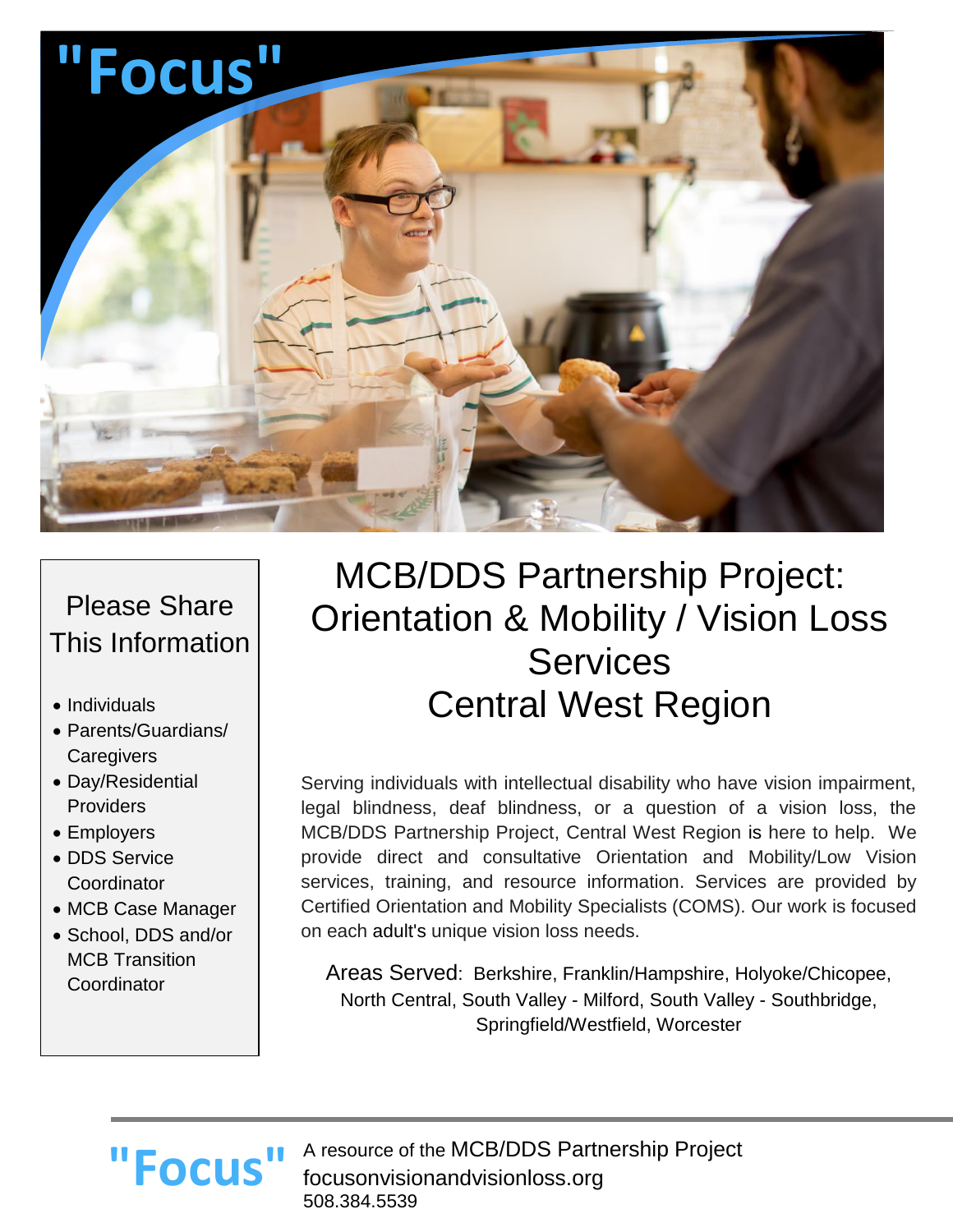# It all starts with a referral…

## What Is the Cost?

There is no cost to adults receiving O&M/Low Vision Services through the MCB/DDS Partnership Project. Services are funded by MCB for individuals who are registered as Legally Blind and by DDS for individuals who have vision impairment.

#### How to Refer

Contact the DDS Service Coordinator, MCB Case Manager, DDS or MCB Transition Coordinator to request completion of the O&M/Low Vision Services Referral Form available for the Central West Region. Referral form is available on the "Focus" w[ebsite: focusonvisionandvisionloss.o](http://www.focusonvisionandvisionloss.org/)rg .

Please send referral form to Teryl Smith, Community Systems Director, DDS-C/W Regional Office: [Teryl.Smith@mass.gov](mailto:Teryl.Smith@mass.gov) with a cc to the DDS Area Director.

#### When to Refer

Referral can be made at any time, and especially when an adult experiences a change in vision, mobility, and/or environment.

Referrals for transition to adult services should be made during the year of, and preferably at least 6 months prior to, the student's planned transition. Transition to DDS adult services typically occurs between the ages of 18 and 22.

### What to Expect

Soon after the initial referral is received the COMS will schedule a visit to meet with the individual and key staff/team members at home, work, day services, and/or school for students who are transitioning to adult services.

As needed, suggestions for mobility, safety, use of functional vision, environmental modifications, eye care and/or other resources will be made, and an O&M Assessment or Progress note written. The COMS will train in use of orientation and mobility techniques, sensitivity to working with a person with vision loss, and on other visual / nonvisual considerations important for the individual.



### What to Include with the Referral

Sharing of information truly helps. Along with the referral form, please provide recent reports from:

- Specialists: COMS, TVI, PT, OT, SLP, Behaviorist
- Eye Care Providers: Ophthalmologist (MD) and/or Optometrist (OD)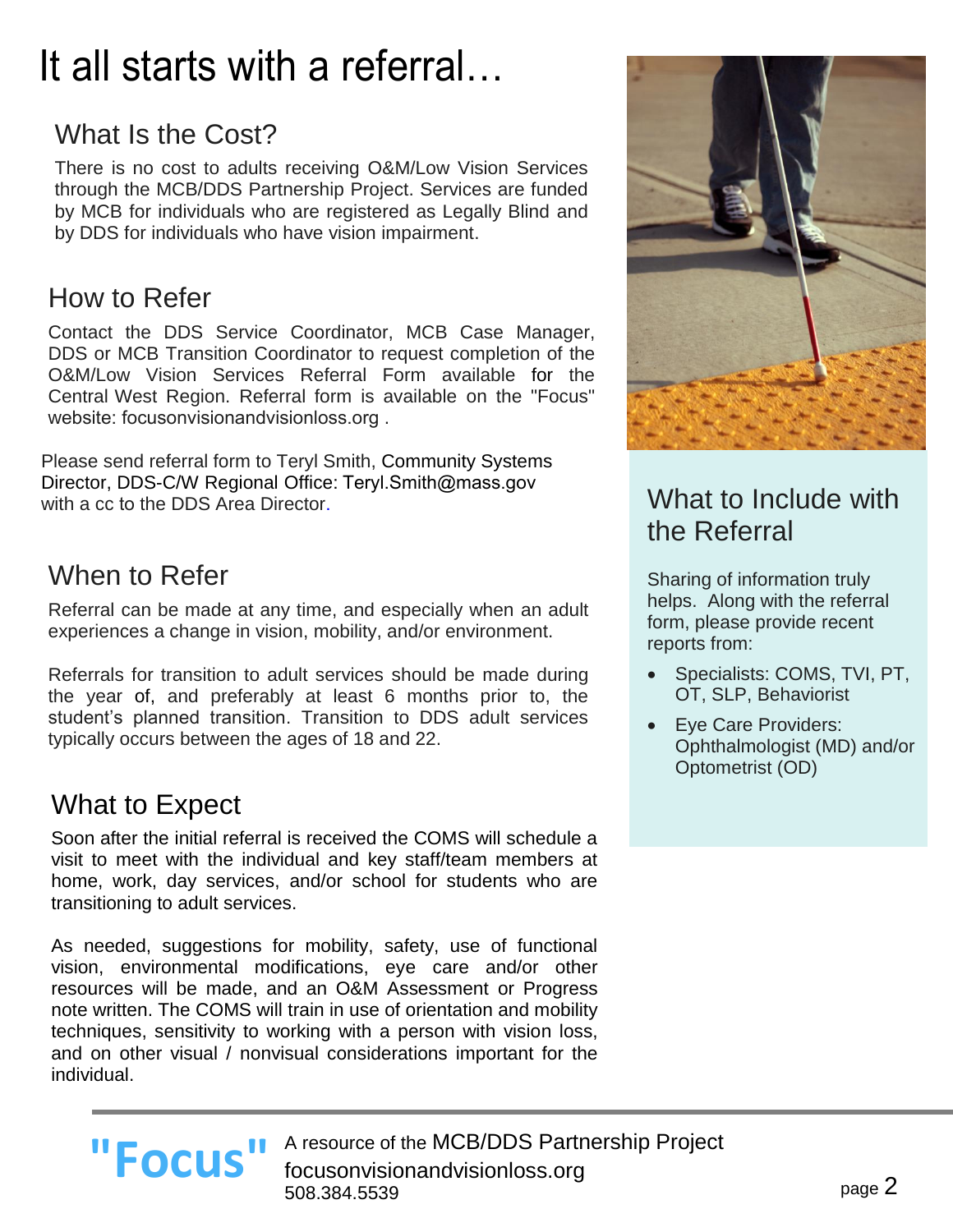# Specialized Services

Adults are on the move and so are we! Throughout an adult's life there may be new or progressive vision loss concerns, changes in employment, day program, residence, and/or new staff to work with. Certified Orientation and Mobility Specialists (COMS) through the MCB/DDS Partnership Project assist adults with vision loss during all of these life changes and transitions. We work with adults where they spend time and meet them at home, neighborhood, community, work, day program, and leisure activities.

### How can Specialized O&M/Low Vision Services help?

#### Vision Loss Training & Support

Working with adults, families, caregivers, support staff and clinical teams, we provide:

- Sensitivity training, including use of Human Guide and all O&M techniques.
- Consultation re: impact on daily life, work, and leisure.
- Information on resources. materials, and events.

#### **Strategies**

Living with vision loss presents unique challenges. We can help:

- Safety, organization, and skill resources for independence and inclusion.
- Recommendations for maximizing use of functional vision and increasing participation.
- Strategies for daily living, work tasks, leisure activities, and risk management.

#### Accessibility

Accessibility increases safety, independence, and visual function. We provide:

- Recommendations for use of color, contrast, lighting, furniture placement, handrails, and more.
- Identification of indoor/outdoor hazards and solutions.



#### Free Resources

Opportunities await! We offer registration assistance:

- APH Federal Quota Account
- Talking Book and Braille Library
- U.S. Currency Reader Program
- iCan Connect

#### Mobility & Safety

Confident, safe mobility promotes independence, and prevents falls/injury. We offer:

- Instruction and plans for use of Human and/or Voice Guide, Trailing, Protective Techniques, Long or Adaptive Cane.
- Transportation and safety assessments.
- Orientation skills training at home, neighborhood, work, and day program.

### Eye Care

Promoting eye care is important. We provide:

- Advocacy for high quality eye exams.
- Information at eye exams regarding use of vision in everyday situations.
- Assistance with eyeglass tolerance.
- Sunglass evaluation.

page 3 Alternative formats of this Brochure are available: focusonvisionandvisionloss.org 508-384-5539